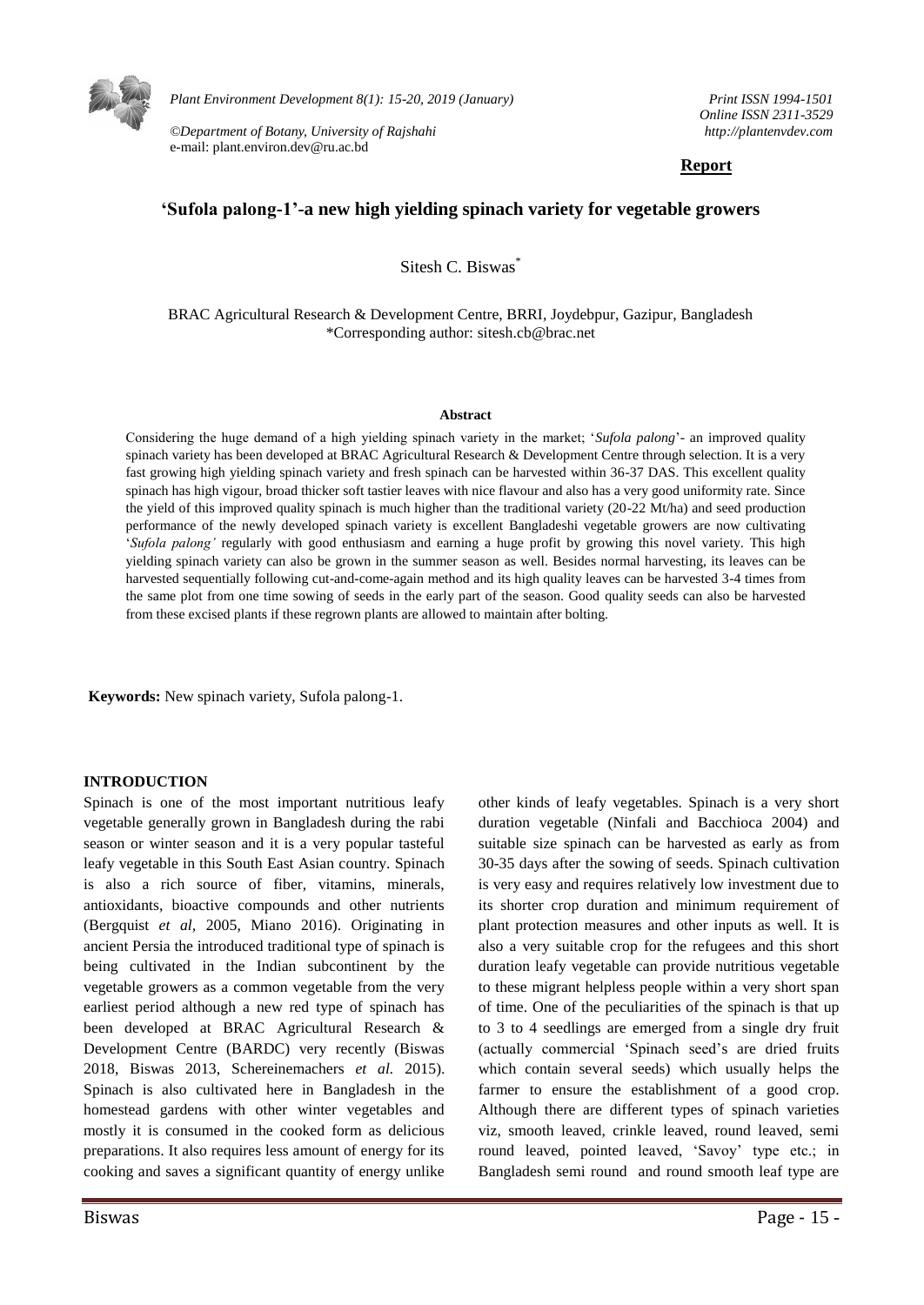generally cultivated and the lion portion of the spinach is grown in the winter season despite the recent availability of a very few all season type varieties. But extreme late rabi season sown spinach normally loses its characteristic flavour and eating quality (Azad *et al.* 2005) although individual varietal characteristics and cultural practices largely controls the nutritional quality of the spinach (Arts and Hollman 2005). Since it is a short duration leafy vegetable, commercial cultivation of spinach is very profitable and there is a huge demand of good quality spinach in the domestic and foreign market as well. But the local varieties which are usually grown by Bangladeshi farmers are inferior type, slow growing, poor yielder and exhibits early bolting characteristics besides their disease susceptibility particularly at the flowering stage. Due to early bolting nature of the traditional spinach variety the farmers faces problem in marketing of this leafy vegetable while a delayed bolting variety not only ensure a good vegetative growth for a better quality spinach it also offers grower a good scope for sequential harvesting and the most amazing fact is that more than one harvest can be ensured from this type of spinach following *cut-and-come-again* technique (Biswas 2012). From our observation at BARDC it has been found that a BRAC developed late bolting type spinach variety can be grown almost throughout the year successfully (as early as August sowing crop and also as late March sowing crop) and maximum profit can be obtained from its extra early, off season cultivation (sowing of seeds in the middle or in the last week of March) when there is scarcity of leafy vegetables in the kitchen market i.e. in the summer season. Commercial seed production of this vegetable is very rare although there is a good demand of spinach seed among the vegetable growers and as high as 100gm of seeds can be obtained from an ideal mature spinach plant grown in a suitable environment. Since spinach responds very well to selection (Guzhov 1981) and as there is a good possibility of the development of high quality of improved  $F_1$  hybrid spinach variety a spinach-breeding programme was started at BARDC with an objective of the improvement of this delicious leafy vegetable.

| Year      | <b>Activities</b>                                                                                          | Outcome                                                                                                                                                                                                                                                                                                                                                                                                                                                                                                                                                                                                                                                                                                                                                                                                                                                                                                                                                                                                                                                                                                                                                                     |
|-----------|------------------------------------------------------------------------------------------------------------|-----------------------------------------------------------------------------------------------------------------------------------------------------------------------------------------------------------------------------------------------------------------------------------------------------------------------------------------------------------------------------------------------------------------------------------------------------------------------------------------------------------------------------------------------------------------------------------------------------------------------------------------------------------------------------------------------------------------------------------------------------------------------------------------------------------------------------------------------------------------------------------------------------------------------------------------------------------------------------------------------------------------------------------------------------------------------------------------------------------------------------------------------------------------------------|
| 2001-02   | Germplasm collection &<br>evaluation. Selection of<br>desirable type of<br>spinach plants and<br>selfing.  | Several spinach germplasms (total no. of germplasms $= 15$ ) were collected from farmer's field or other<br>sources and their accession no. was given accordingly. These germplasms were evaluated in the experimental<br>plots of BRAC Agriculture Research & Development Centre and were characterized. During the evaluation<br>process at pre-flowering stage few robust unbranched late bolting plants (7 plants from the accession no.<br>SP001) with excellent vigour and larger leaves were uprooted from the plot and were planted in a separate<br>plot maintaining isolation distance. At the flowering stage these plants were selfed through bagging. At the<br>time of harvesting, seeds from seven plants were bulked and preserved for next year observation.                                                                                                                                                                                                                                                                                                                                                                                               |
| 2002-2003 | Sowing of selfed seeds<br>and raising pure genetic<br>stock $(S_1$ generation).                            | Selfed bulk seeds were sown in the experimental plots of BARDC (1 decimal of land) and standard spinach<br>cultivation practices were provided to raise healthy seedlings. Seed germination was excellent and when the<br>plants reached at 45-46 days - a good variation in vigour, plant size, leaf type and in the nature of bolting was<br>observed in this plant population. Now again 300 robust type late bolting unbranched type plants with larger<br>size semi round shaped leaves were selected and transplanted in a separate nursery plot keeping the distance<br>from row to row 45 cm and plant to plant 30 cm. Necessary cultural practices were provided to facilitate seed<br>production of these high quality spinach plants. At the bolting stage again critical observations were carried<br>out in the nursery plot and off type inferior quality plants were uprooted from the plot to raise more uniform<br>population of healthy plants. After harvesting seeds of these desirable type plants were bulked and preserved<br>for raising next generation.                                                                                           |
| 2003-2004 | Pre sowing seed grading<br>and generation<br>advancement $(S_2)$<br>generation).                           | Seeds collected from plants of $S_1$ generation were subjected to grading into 2 categories: a. <i>large seeded</i><br>group & b. small seeded group. Seeds of both the groups were sown on $28.12.03$ on separate plots and as the<br>quality of spinach plants belonging to the large seeded group were better, inferior quality off type plants from<br>large seeded group were eradicated through rouging so that pure genetic stock of uniform plants can be<br>raised. At the harvesting stage seeds were harvested from the $S_2$ plants were in 2 different ways; a. 10<br>different normal type healthy plants having small size seeds were selected and these plants were designated<br>as $P_1$ , $P_2$ , $P_3$ , $P_{10}$ accordingly and brought to threshing floor for collecting seeds. Now the entire seed stalk<br>from each plants were cut into 2 pieces and seeds were collected separately from the lower portion and upper<br>portion of the stalk and preserved carefully for next season sowing. On the other hand, b. seeds from the rest<br>of the plants were bulked and preserved for their normal multiplication.                              |
| 2004-2005 | Sowing of the seeds<br>collected from lower<br>portion of the 10<br>selected plants $(S_3)$<br>generation) | Seeds collected from lower portion of the stalk of selected 10 plants were sown on 31.10.04 in plant into<br>rows method in 2 decimal of land keeping the distance between rows 45 cm. Necessary cultural practices<br>were provided to raise healthy plants. At the seedling stage, young plants were thinned to provide sufficient<br>space between the successive 2 plants for ensuring better growth & development of each and every plant.<br>Critical observations were carried out regularly to find out any variations among the progenies derived from<br>each of the 10 plants. At 45-46 DAS clear variations among the progenies of 6 different families out of 10<br>were noticed and interestingly there were no variations within the progenies of each family. Finally,<br>progenies of 10 plants were grouped into 6 lines; Leafy type (progenies of $P_8$ ), Rosette type (progenies of $P_5$ ),<br>Bunchy type (progenies of $P_7$ ), Biggest type (progenies of $P_3$ ), Erect type (progenies of $P_1$ ), and Normal type<br>(progenies of $P_6$ , $P_9$ , $\&$ , $P_{10}$ ). The 50 days old plants of each category were then transplanted separately |

|  |  |  |  | <b>Breeding history of 'Sufola Palong-1':</b> |
|--|--|--|--|-----------------------------------------------|
|--|--|--|--|-----------------------------------------------|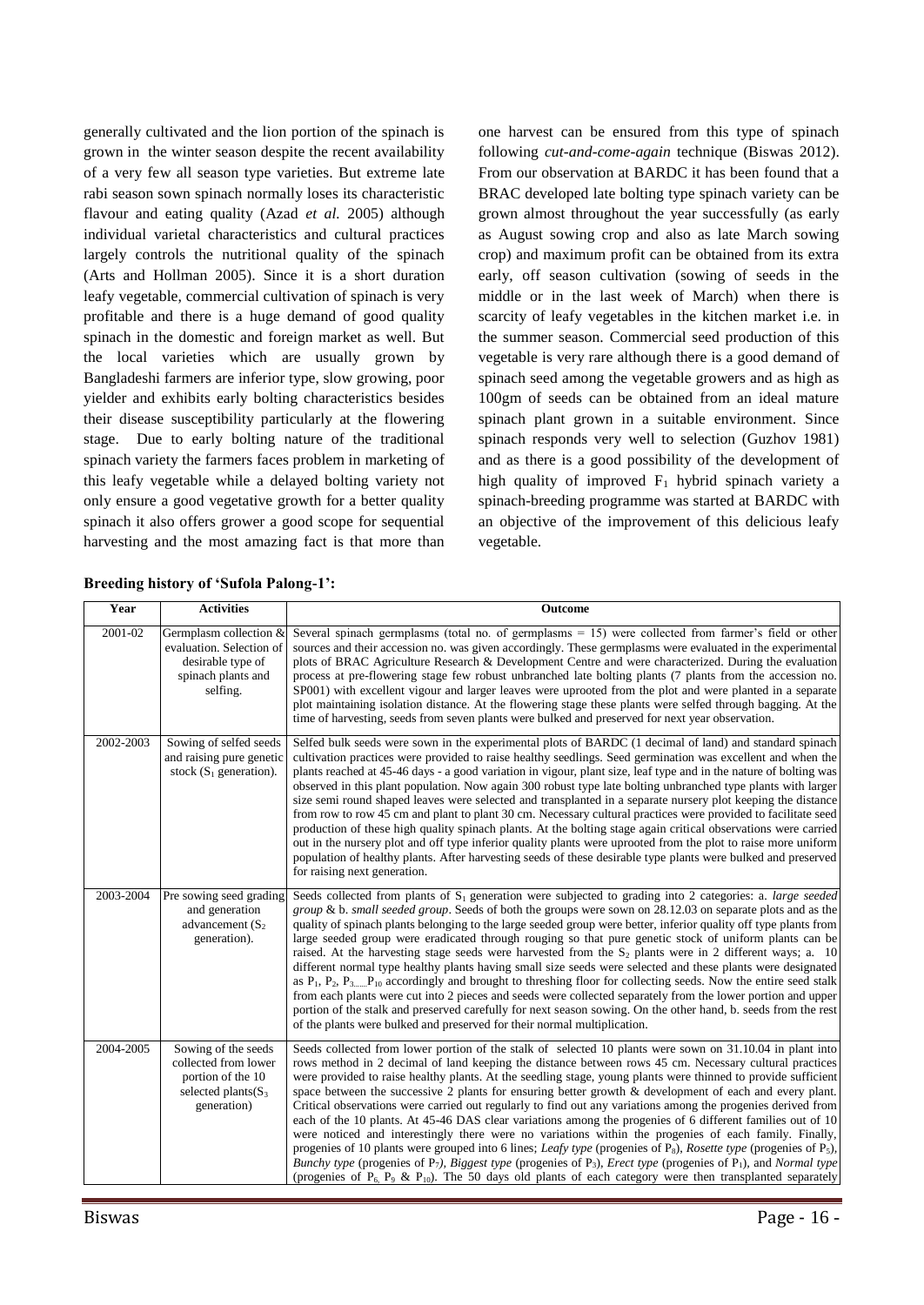|             |                                                                          | maintaining isolation distance to collect seeds of the each lines. At harvesting period seeds from each 6 lines<br>were collected separately and preserved carefully.                                                                                                                                                                                                                                                                                                                                                               |
|-------------|--------------------------------------------------------------------------|-------------------------------------------------------------------------------------------------------------------------------------------------------------------------------------------------------------------------------------------------------------------------------------------------------------------------------------------------------------------------------------------------------------------------------------------------------------------------------------------------------------------------------------|
| 2005 - 2006 | Preparation of <i>Blend-1</i><br>& Blend-2 stock and<br>their evaluation | In this particular step of variety development, seeds of 4 promising lines ( <i>Erect type, Biggest type, Bunchy</i> )<br>type & Leafy type) were mixed in equal proportion to constitute the 'Blend-1' stock while mixing seeds of<br>only 2 lines <i>i.e.</i> Biggest type & Leafy type 'Blend-2' stock were prepared. In the 'Rabi season, seeds of<br>'Blend-1' and 'Blend-2 were evaluated in the experimental plots of BARDC with 2 replications. Between the<br>2 improved stocks 'Blend-1' performed better than 'Blend-2'. |
| 2006-2007   | MLT & Release of<br>variety                                              | As a pre requisite step of the variety development process Multi Locational Trial (MLT) of Blend-1 was<br>completed successfully and finally this Advance line was released as' <i>Sufola Palong-01</i> ' for commercial<br>cultivation.                                                                                                                                                                                                                                                                                            |

**Main characteristics of Sufola Palong-1** (Fig.1,Table. 2&3)

- $\triangleright$  Early season type fast growing and uniform variety.
- Vigorous plant having larger thick, smooth, relatively soft dark green leaves.
- $\triangleright$  Broad petioled plants become leafy rapidly with beautiful appearance within just 25-30 days.
- $\triangleright$  Slower in bolting than traditional type variety (bolting starts at 47- 48 DAS) and extra early season sowing delays bolting which ensures the grower marketing of spinach for a longer period.
- Average leaf length is around 38-39 cm. and leaf width is 17-18 cm. Plant wt./plant is around - 212- 213 gm.
- $\triangleright$  High quality, nice flavoured & tasty spinach.
- $\triangleright$  It can also be cultivated profitably in the extra early season and then it can be sold at higher price.
- Seed production is also profitable as seed yield/plant is around 70-80gm/plant.
- $\triangleright$  Tolerant to major disease and insect attack.
- Its leaves can be harvested through cut-and-comeagain method.
- $\triangleright$  It can also be cultivated in the off-season.





**Fig.1.** '*Sufola Palong-1*' in the field

**Fig.2.** Plants of '*Sufola Palong-1*'

## **Table.1. Important plant characters of newly developed different lines of spinach.**

| Name of the<br>lines | Plant height (cm)                  | No. of<br>branches/<br>plant | Seed yield/plant<br>(gm)        | <b>Crop duration</b> | <b>Remarks</b>                                                                                       |
|----------------------|------------------------------------|------------------------------|---------------------------------|----------------------|------------------------------------------------------------------------------------------------------|
| Leafy type           | $211.80 \pm 7.22$<br>$(200 - 218)$ | $3.60 + 0.89$<br>$(3 - 5)$   | $86.40 + 43.71$<br>$(40 - 152)$ | 117.00               | Lettuce like plant architecture with<br>prominent big size leaves (Fig. 5).                          |
| Rosette type         | $198.40 + 36.14$<br>$(172 - 300)$  | $3.60 + 1.14$<br>$(2 - 5)$   | $68.80 + 23.34$<br>$(44 - 106)$ | 117.00               | Plant had droopy leaves with relatively<br>longer petiole and leaf margins were<br>wavy $(Fig. 4)$ . |
| <b>Bunchy</b> type   | $154.40 + 39.25$<br>$(111 - 187)$  | $3.40 + 0.55$<br>$(3 - 4)$   | $68.80 + 22.02$<br>$(40 - 96)$  | 108.00               | Bushy type plant appearance at marketing<br>stage.                                                   |
| Biggest type         | $218.80 + 5.59$<br>$(212 - 224)$   | $3.60 + 1.67$<br>$(1 - 5)$   | $85.20 + 32.02$<br>$(50 - 136)$ | 110.00               | Bigger size plants at marketable<br>stage(Fig. $3$ ).                                                |
| Erect type           | $218.20 + 14.46$<br>$(200 - 240)$  | $3.40 + 1.82$<br>$(1 - 5)$   | $54.40 + 14.25$<br>$(40 - 76)$  | 110.00               | Upright type compact plant.                                                                          |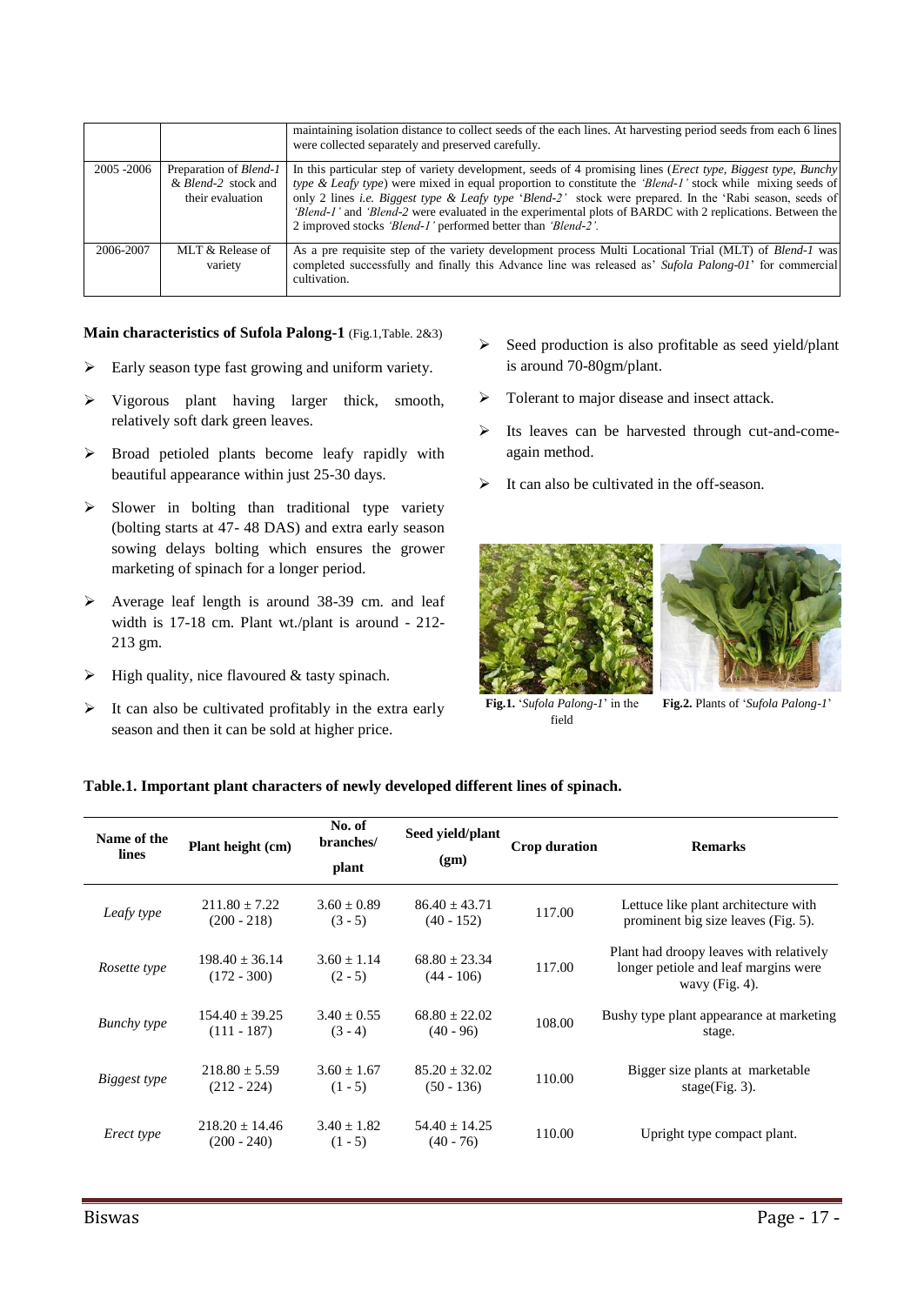|             | $213.20 \pm 13.55$ | $2.70 \pm 1.57$ | $59.60 \pm 20.61$ | 118.00 |
|-------------|--------------------|-----------------|-------------------|--------|
| Normal type | $(190 - 233)$      | $(1 - 5)$       | $(40 - 102)$      |        |

#### Ordinary type plant.

### **Performance evaluation of 'Sufola Palong-1' spinach:**

To assess the performance of *Sufola Palong-1* an experiment was laid out in BRAC Agricultural Research & Development Centre (BARDC). Seeds of *Sufola Palong-1* (Figs. 1, 2 & 6) along with 3 check varieties viz., *Local, Sathi* and *Evan* were sown on 08.10.06 in 4 decimal of land. Besides the *Local* variety, all the other 3 varieties exhibited excellent germination and seedling emergence. Standard cultural practices were provided to ensure better growth and development of each and every plant. It can be mentioned here that the plants of *Sufola Palong-1* grew rapidly compared to other varieties. At 45 DAS plants all the 4 varieties reached at marketable stage and relevant data were collected accordingly and the performance of these 4 varieties have been presented in the Table.1 (Fig. 1 & 2). *Sufola Palong-1* grew faster than all the other 3 varieties and it recorded highest values in all the characters studied (Table.2). Table.1 shows that, at the marketable stage plant height of *Sufola Palong-1*  was 60.79% higher than *'Local'* variety and 34.61% and 62.79% than other 2 commercial varieties *'Sathi'* and *'Evan'* respectively. In case of no. of leaves/plant, *Sufola Palong-1* produced 15.53 leaves per plant which is 50.29% higher no. of leaves than '*Local variety*' and 59.68% increased no. of leaves than the other 2 commercial varieties. Significant increase in the length as well as width was recorded in the newly developed

BRAC spinach variety (Table. 2). Fresh wt. per plant in *Sufola Palong-1* was recorded as 212.67gm and near about 163.01% increased fresh spinach wt. was recorded in the *BRAC* variety than the 'Local' variety. This fresh spinach wt. of *Sufola Palong-1* is also 160.62% higher than *'Sathi'* variety and as high as 381.48% increased fresh wt. than the other commercial variety *'Evan'*. It is interesting to note that similar increasing trend of dry wt. was also recorded *Sufola Palong-1* (Table.2) when compared with it with other 3 check varieties.



**Fig.5. Leafy** type **Fig.6.** Plants raised from '*Sufola Palong-1*'(at bolting stage)

| Table.2. Comparative study of 4 spinach varieties at marketable size (at 47 days after sowing). |  |  |  |
|-------------------------------------------------------------------------------------------------|--|--|--|
|                                                                                                 |  |  |  |

| Variety                               | Source         | Plant height<br>(cm) | No. of leaves/<br>plant | Length of 3<br>expanded<br>leaves (cm) | Width of 3<br>expanded<br>leaves (cm) | Fresh<br>wt./plant<br>(gm) | Fresh wt. of 3<br>larger leaves<br>(gm) | Plant dry<br>wt.(gm) |
|---------------------------------------|----------------|----------------------|-------------------------|----------------------------------------|---------------------------------------|----------------------------|-----------------------------------------|----------------------|
| Sufola Palong-1                       | <b>BRAC</b>    | $42.00 \pm 4.0$      | $15.33 + 4.72$          | $39.21 + 2.67$                         | $16.67 + 1.86$                        | $212.67 + 39.11$           | $69.67 + 13.20$                         | $13.23 + 2.41$       |
| Local                                 | Chand Seed Co. | $26.12 + 2.16$       | $10.20 + 1.30$          | $23.97 \pm 1.27$                       | $9.00 + 1.34$                         | $80.86 \pm 23.94$          | $24.84 \pm 4.25$                        | $5.00 \pm 0.87$      |
| Sathi (Commercial<br><i>variety</i> ) | Lal Teer Seed  | $31.20 + 1.79$       | $9.60 + 1.14$           | $28.33 + 1.89$                         | $9.67 + 1.17$                         | $81.60 + 34.33$            | $26.80 + 5.89$                          | $5.10 \pm 1.03$      |
| Evan (Com-mercial<br><i>variety</i> ) | Lal Teer Seed  | $25.80 \pm 1.44$     | $9.60 + 2.70$           | $18.19 + 2.13$                         | $8.77 \pm 0.65$                       | $44.17 + 14.87$            | $19.12 + 4.22$                          | $2.76 \pm 1.02$      |
| Mean                                  | ٠              | 31.28                | 11.18                   | 27.42                                  | 11.03                                 | 104.82                     | 35.11                                   | 6.52                 |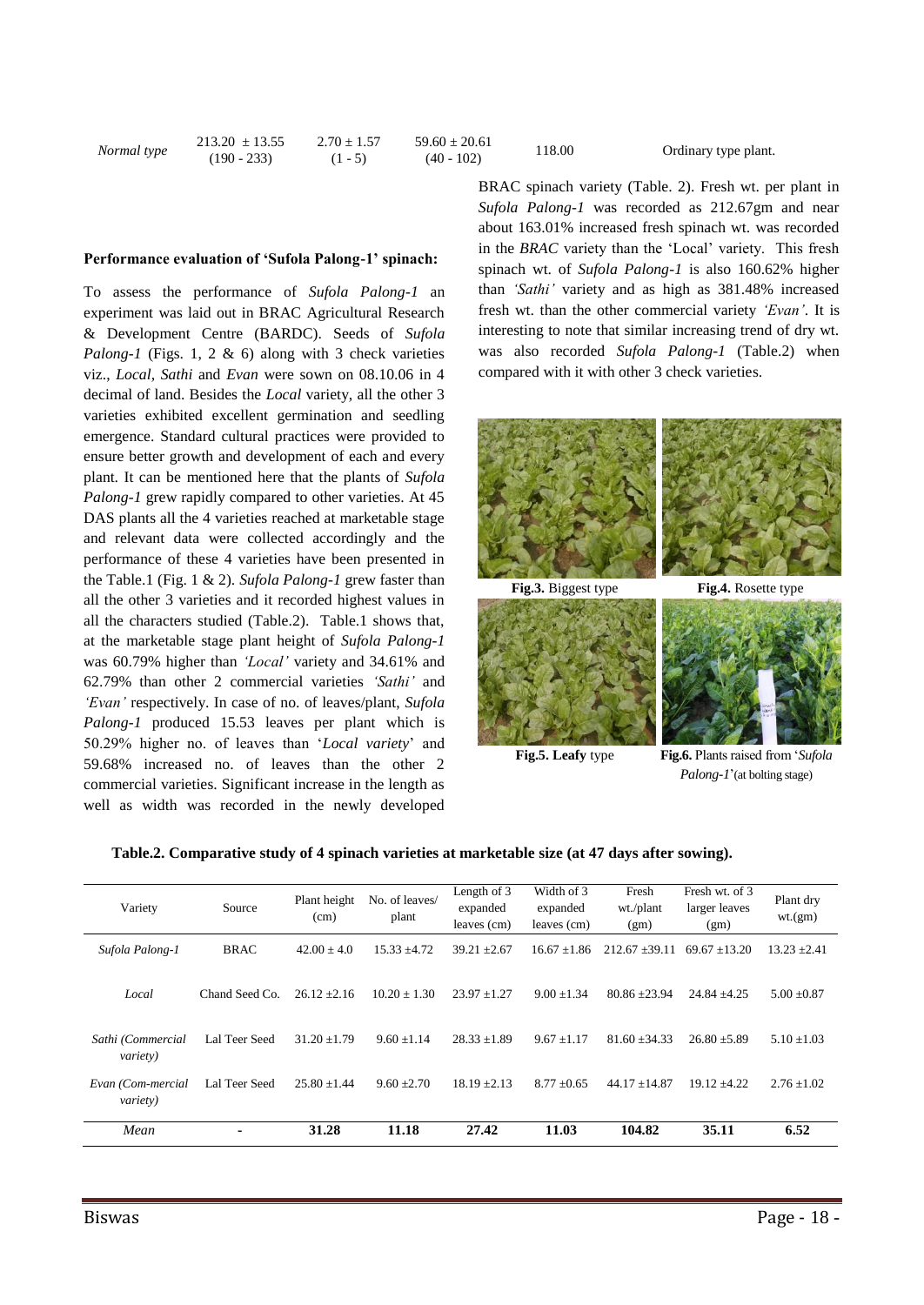# **Cultivation of** *'Sufola Palong-1'* **in the summer season (off season):**

Fresh seeds of *Sufola Palong-1* were sown on 04.04.08 in the BARDC experimental plots just after the first shower to raise the off season crop during the summer season. Very good seed germination was recorded and emerged seedlings came out after 3 days of seed sowing. As a part of cultural practice; weeding was done at 14 days after sowing and top dressing of chemical fertilizer was applied after 15 days followed by a gentle irrigation. All the plants grew normally although it was the summer season and within 33 days all the plants became harvestable. There was a very good uniformity in plant growth and development. Plant characters and yield have been presented in the following table (Table. 3). Finally a good quality of spinach was harvested in this off season and the taste as well as flavour of the summer spinach was very much similar to the spinach grown in the normal season. Yield was good and 17.78 Mt/ha spinach was produced in the summer season which is also a satisfactory performance. It can be mentioned here that in the Gazipur region the first shower usually bring down the high temperature and once the rain started intermittent rain continues up to the very onset of monsoon season which favours the normal growth of spinach in this region.

**Table. 3. Plant characters of 'Sufola** *Palong-1'* **at 33 days after sowing (DAS).** 

| Variety         | Total plant<br>length<br>(cm) | Plant height<br>(cm) | No. of leaves/<br>plant | Length of 3<br>expanded<br>leaves (cm) | Width of 3<br>expanded<br>leaves (cm) | Fresh wt./plant<br>(gm) | Fresh wt. of 3<br>larger leaves<br>(gm) | Yield<br>(Mt/ha) |
|-----------------|-------------------------------|----------------------|-------------------------|----------------------------------------|---------------------------------------|-------------------------|-----------------------------------------|------------------|
| Sufola Palong-1 | $46.90 \pm 2.54$              | $34.00 + 2.49$       | $6.50 + 0.70$           | $31.51 + 2.21$                         | $14.27 + 1.56$                        | $125.60 + 36.43$        | $59.20 + 11.44$                         | 17.78            |

### **Seed production performance of '***Sufola Palong-1***':**

In BRAC, seed production of spinach is well organized and a very high quality spinach seeds are produced. For this purpose '*Breeder's seed*' is produced at BARDC with the direct supervision of the respective breeder and this high quality breeder's seed is sent to BRAC regional seed farm, Meherpur meant for the production of foundation seed. In the regional farm, foundation seed of '*Sufola Palong-1*' is produced in the actual spinach growing season following standard spinach seed production method and maintaining isolation distance. Systematic rouging practices are also followed to eradicate off-type plants (if they are found). After harvesting, seeds from only healthy good quality plants are collected and are used as 'Foundation seed'. The responsible farm manager usually supervises the whole seed production package. In the next season these foundation seeds are distributed to the progressive

contract growers to produce 'Certified Seed'. At the field level certified seeds are also produced with much care under the supervision of BRAC field level staffs and direct monitoring of quality control department. Finally high quality certified seeds are purchased from the registered farmers. Seed production record of the last 5 years has been presented in the following table (Table. 3). FromTable.3 it is clear that on an average 11.71 metric tons of spinach seeds were produced annually from 24.61 acres of land. Last year i.e. during the year 2017 as high as 14.87 Mt seeds have been produced while in 2016 lowest quantity of seeds were produced. As the seed production performance of '*Sufola Palong-1*' is very good this is why high rate of achievements always realized against the target (Table.4). On an average 475.74 kg of spinach seeds are produced from 1 acre of land and the farmers are very much satisfied with the seed production performance of '*Sufola Palong-1*'.

| Table. 4. Last 5- years seed production record of 'Sufola Palong-1'. |  |  |  |  |  |  |  |  |  |  |  |
|----------------------------------------------------------------------|--|--|--|--|--|--|--|--|--|--|--|
|----------------------------------------------------------------------|--|--|--|--|--|--|--|--|--|--|--|

| Year | <b>Target</b><br>(kg) | Area covered<br>(acres) | No. of farmers<br>involved | <b>Production</b><br>(Mt) | <b>Achievements</b><br>$(\%)$ | Average<br>production/ha<br>(kg) |
|------|-----------------------|-------------------------|----------------------------|---------------------------|-------------------------------|----------------------------------|
| 2014 | 15,000                | 21.00                   | 19.00                      | 14.41                     | 96.04                         |                                  |
| 2015 | 20,000                | 28.41                   | 30.00                      | 13.20                     | 65.99                         | 1175.07                          |
| 2016 | 20,000                | 27.76                   | 40.00                      | 8.27                      | 41.34                         |                                  |